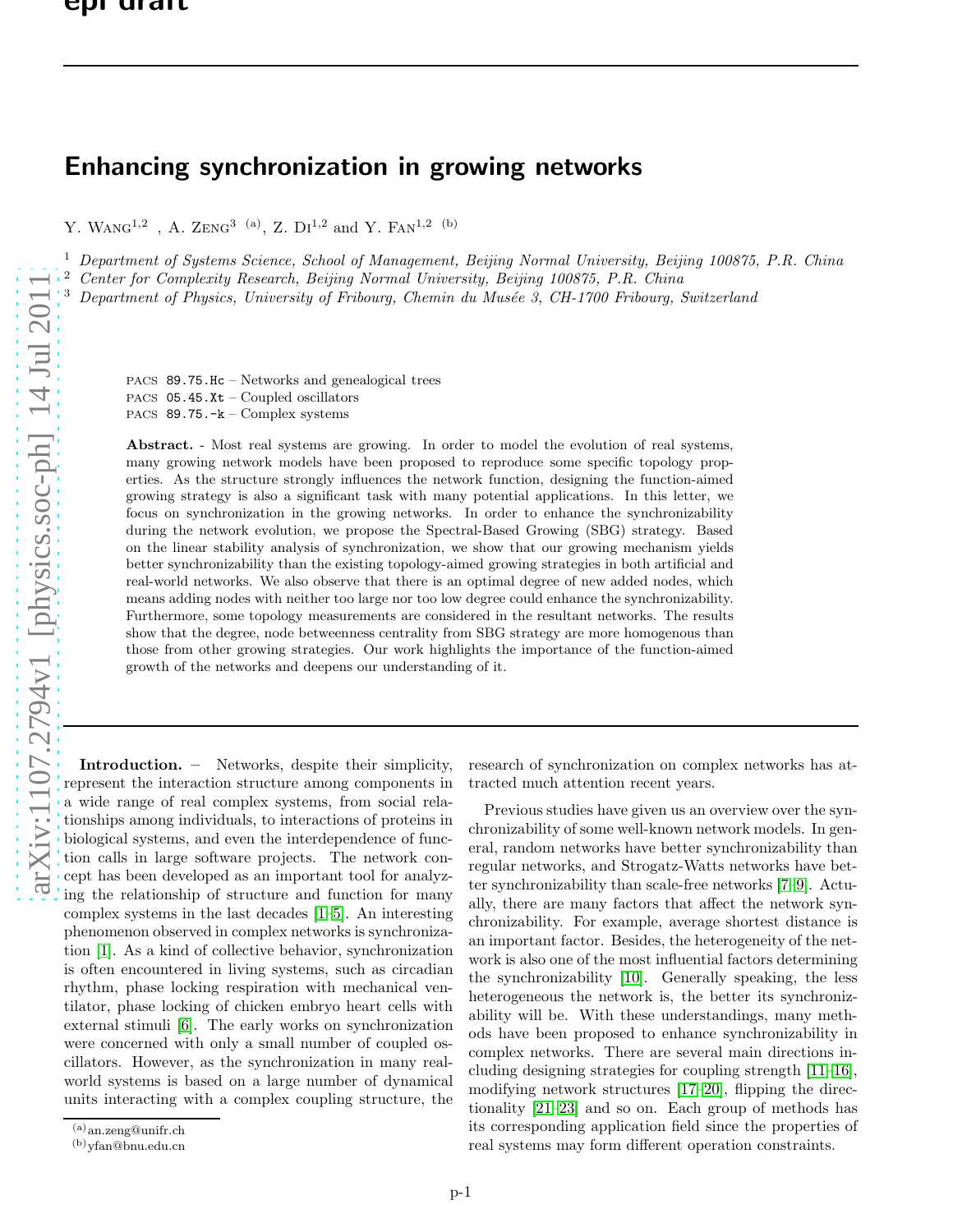Most of the former works on synchronization focus on given size networks. However, most real-world networks are growing, which is evidenced by numerous systems including man-made and natural ones. Most of the previous growing mechanisms aim at reproducing some specific topology properties. For instance, in the pioneering work of Barabási-Albert (BA) network [\[3\]](#page-5-12), the preferential attachment growing mechanism reproduces the powerlaw degree distribution observed in many realistic complex systems. However, the growing mechanisms for network functions also need to be explored. For example, in some technological networks such as electric power grids, the neural networks and even social networks, the introduction of new nodes are supposed to enhance the network functions [\[24,](#page-5-13) [25\]](#page-5-14). In these cases, the topology properties of the network should be by-products during the improvement of the functions [\[26\]](#page-5-15). Therefore, it is interesting to study the strategy to enhance functions in the growing networks.

In this letter, employing synchronization as the typical function, we propose the Spectral-Based Growing (SBG) strategy. We compare the new growing mechanisms with some existing topology-aimed growing mechanisms including the Preferential Attachment (PA), Reversed Preferential Attachment (RPA), Random Attachment (RA) mechanisms. We find that the SBG strategy yields a better synchronizability in both artificial and real-world networks. Moreover, detailed study on some topology measurements of the resultant networks shows that the topology measurement such as the degree and node betweenness centrality in SBG networks are more homogeneous than those in the networks from other growing mechanisms. Besides, the SBG networks enjoy smaller clustering coefficient and average shortest path length. Interestingly, we observe that the synchronizability enhancement is strongly related to the degree of new added nodes. The synchronizability would be weaken if the degree of the new nodes are too large or too low. Actually, there is an optimal degree for each given system and the optimal degree is approximately proportional to the average degree of the original networks. Finally, in order to overcome the drawback of trapping in local optimality of SBG method when a large number of nodes are added, we tested the simulatedannealing-based SBG (SSBG) strategy. With the simulated annealing process, the SSBG strategy can jump out of the local optimality and further improve the synchronizability when a large number of nodes are added to the networks. Our work deepens our understanding of the function-aimed growth of networks and may have wide potential applications.

The rest of the paper is organized as follows. In Sec. II, a new growing mechanism called the SBG strategy is proposed for enhancing the synchronizability of growing networks. In Sec. III, we will detailedly investigate the topology of the SBG networks and the optimal degree for new nodes. The application to real-world networks is in Sec. IV. In Sec. V, the SBG strategy with simulated annealing process is also tested. Finally, concluding remarks are presented in section VI.

Spectral-Based Growing (SBG) Strategy. Let's consider a system with  $N$  identical oscillators symmetrically coupled through a network. The equations of motion for the oscillator state vector  $x$  at each node i are

$$
\dot{x}_i = F(x_i) - \sigma \sum_{j=1}^{N} L_{ij} H(x_j),
$$
\n(1)

where  $F(x)$  determines the uncoupled oscillator dynamics of each node,  $H(x)$  specifies the coupling of the vector fields,  $\sigma$  is the coupling strength, and L is the graph Laplacian. Specifically, L is defined as  $L_{ij} = -1$  if an edge exists between node *i* and *j*, and  $L_{ii} = k_i$ , where  $k_i$  is the degree of node i. Solutions of this equation are defined to be synchronized if  $x_i = x_j$  for all nodes i and j in the network. From ref. [\[9\]](#page-5-4), for many oscillatory systems the master equation is negative only in a single interval  $[\alpha_1, \alpha_2]$ determined by  $F$  and  $H$ . This implies that the network is synchronizable only when the eigenratio  $\lambda_N/\lambda_2 < \alpha_2/\alpha_1$ . One can conclude that the synchronizability is related to the eigenratio  $r = \lambda_N/\lambda_2$ , where  $\lambda_N$  and  $\lambda_2$  are the largest and second-smallest eigenvalues of the graph Laplacian, respectively. The smaller the eigenratio  $r$  of a network is, the better its synchronizability will be. Our aim is to enhance the synchronizability when the network grows, which is equivalent to minimizing the eigenratio r.

For a symmetric matrix  $L$ , the eigenvalues of this matrix and the corresponding eigenvectors are denoted as  $\lambda$ and  $v$  respectively. When an edge is added to or removed from the network, we denote  $\Delta L$ ,  $\Delta \lambda$  and  $\Delta v$  as the corresponding perturbation of the Laplacian matrix L, its eigenvalues and its eigenvectors. We have the following equations:

$$
(L + \Delta L)(v + \Delta v) = (\lambda + \Delta \lambda)(v + \Delta v).
$$
 (2)

Left multiplying (2) by  $v^T$  and neglecting second order terms  $v^T \Delta L \delta v$  and  $v^T \Delta \lambda \delta v$ , we obtain  $\Delta \lambda_i \approx \frac{v_i^T \Delta L v_i}{v_i^T v_i}$ . If an edge between node  $m$  and  $n$  is added to the network,  $\Delta L_{mm} = \Delta L_{nn} = 1$  and  $\Delta L_{mn} = \Delta L_{nm} = -1$ . Then  $\lambda_i$  increases by  $(v_{i,m} - v_{i,n})^2$  if the edge is added to the network, where  $v_i$  is the eigenvector with unit norm corresponding to  $\lambda_i$ . This gives the first-order approximation of the increase in  $\lambda_i$ .

When an edge is going to be removed from the network, if  $\frac{\lambda_N - \Delta\lambda_{N,a}}{\lambda_2 - \Delta\lambda_{2,a}} < \frac{\lambda_N - \Delta\lambda_{N,b}}{\lambda_2 - \Delta\lambda_{2,b}}$  $\frac{\Delta N-\Delta\Delta N,b}{\lambda_2-\Delta\lambda_2,b}$  is satisfied, we choose edge a instead of edge b since the eigenratio after removing edge a is smaller. Neglecting the second-order terms, we obtain that an existing edge  $a$  which minimizes  $\lambda_N \Delta \lambda_{2,a} - \lambda_2 \Delta \lambda_{N,a}$  should be removed and a nonexisting edge a which maximizes  $\lambda_N \Delta \lambda_{2,a} - \lambda_2 \Delta \lambda_{N,a}$  should be added. Accordingly, we propose the Spectral-Based Growing Strategy (SBG) as follows:

1. A new node  $i$  with  $k$  links is added, and these  $k$  links are connected randomly to the original network.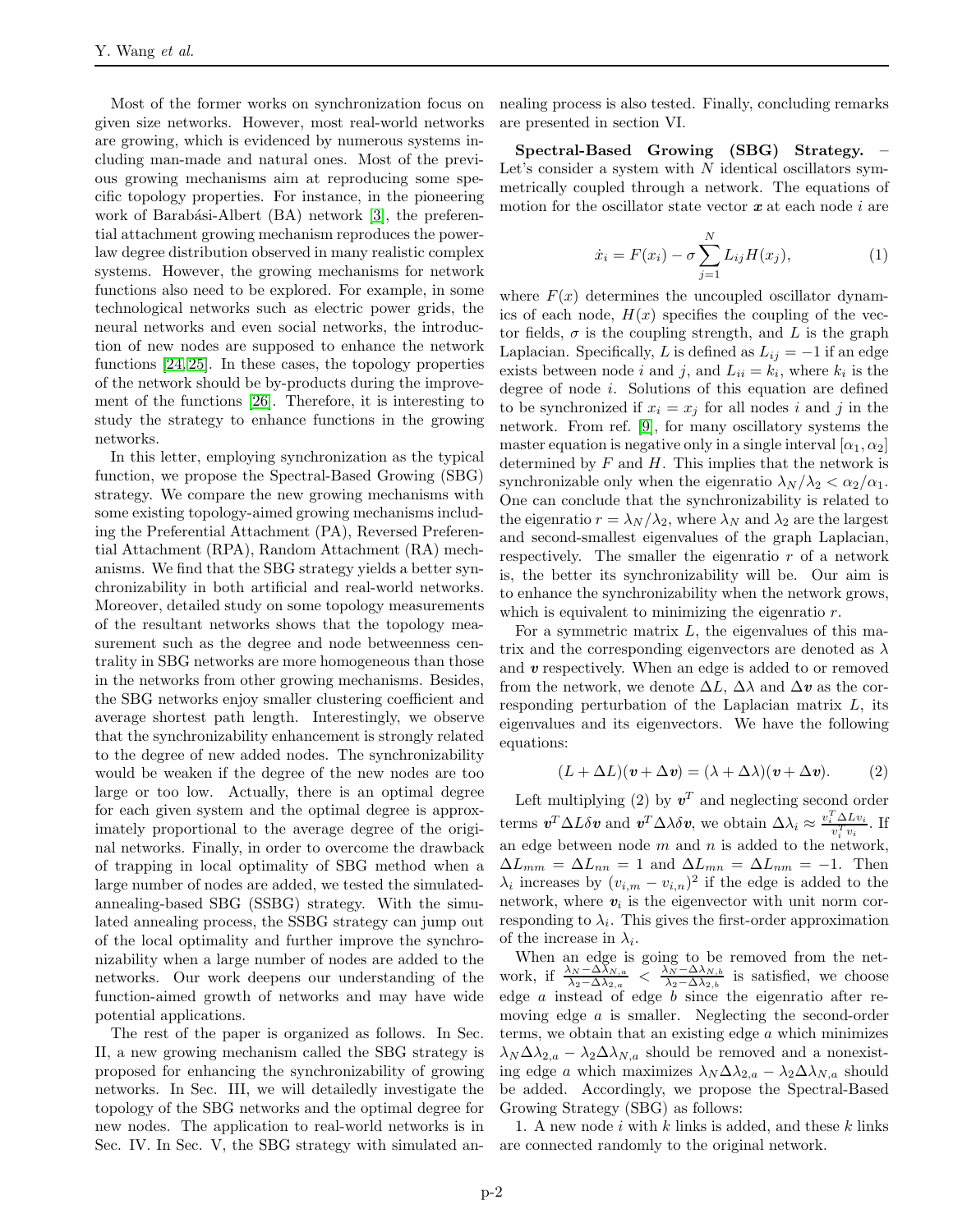2. For each existing edge connecting node  $i$  and node j of the network, the quantity  $C = \lambda_N (v_{2,i} - v_{2,j})^2$  –  $\lambda_2(v_{N,i}-v_{N,j})^2$  is calculated. The edge with minimum C is cut.

3. For each pair of unconnected nodes  $i$  and  $l$  of the network, the quantity  $E = \lambda_N (v_{2,i} - v_{2,l})^2 - \lambda_2 (v_{N,i} - v_{N,l})^2$ is calculated. Then an edge between a pair of nodes with maximum  $E$  is created.

4. If the eigenratio  $\lambda_N/\lambda_2$  of the new network becomes smaller after steps 2 and 3, the rewiring is accepted, otherwise the process is rejected.

5. Once step 4 is rejected, all the links for this new node i are fixed.

We compare the SBG strategy with some topologyaimed growing strategies including the preferential attachment (PA), reversed preferential attachment (RPA) and Random attachment (RA) strategies. In PA, the probability of a node  $i$  in the network connected by the new node is proportional to  $k_i$ , where  $k_i$  is the degree of node i. This growing mechanism yields the power-law degree distribution observed in many realistic systems. In RPA, the probability of a node  $i$  in the network connected by the new node is proportional to  $k_i^{-1}$ . Consequently, the node degree will be homogenous. In RA, the new nodes randomly connect to existing nodes in the original network.

In the following simulation, we mainly consider four different kinds of network models: Barabási-Albert (BA) network with  $\overline{k} = 10$  [\[3\]](#page-5-12); Watts-Strogatz (WS) small-world network with  $p = 0.01$  and  $\overline{k} = 20$  [\[4\]](#page-5-16); Erdös-Rényi (ER) random graph with  $\overline{k} = 15$  [\[27\]](#page-5-17); and Girvan-Newman(GN) benchmark with  $k_{in} = 12$  and  $\overline{k} = 16$  [\[28\]](#page-5-18). The initial number of nodes in BA, SW and ER modeled networks is 300, and the size of GN benchmark is 128. When a new node is introduced, the degree of it is equal to the average degree of the original network. Fig. [1](#page-2-0) shows the eigenratio r as a function of the number of nodes added. Obviously, the eigenratio in SBG strategy decreases fastest in all these four network models. The eigenratio in RPA strategy performs second best because it yields a homogeneous degree distribution which is favorable for synchronization. As a widely used growing strategy, the PA strategy cannot lead to a good synchronizability since heterogenous degree distribution is formed by the PA strategy. Our result indicates that the strategy aiming at reproducing topology properties may not guarantee a high-performance of some typical function.

Topology of the SBG networks and the optimal degree for new nodes. – In this section, we will detailedly discuss topology properties of the SBG networks and the effect of new nodes' degree on the resultant synchronizability.

First, we investigate the topology properties of the networks after the growth including degree, clustering coefficient, average shortest path length, node betweenness centrality. Starting from the initial networks with 300 nodes,



<span id="page-2-0"></span>Fig. 1: (color on-line) Four growing mechanisms in different network models including (a) ER random graph with  $\overline{k} = 15$ , (b) GN benchmark with  $k_{in} = 12$ , (c) WS small-world network with  $p = 0.01$  and  $\overline{k} = 20$ , (d)BA network with  $\overline{k} = 10$ . The initial network size in these four models is 300. The results are obtained by averaging over 20 independent realizations.

20 new nodes are added and the degree of them is equal to the average degree of the original network. We compare SBG networks with the initial, PA, RPA, and RA networks and the results are shown in table [1.](#page-3-0) From the results, we observe that the standard deviation of node degree(VAR<sub>k</sub>), the average clustering coefficient( $\langle C \rangle$ ), the average shortest path length( $\langle d \rangle$ ), the standard deviation of node betweenness centrality  $(VAR_b)$  and the maximum node betweenness centrality( $MAX_b$ ) from the SBG strategy are generally smaller than those from the topology-aimed growing strategies. It has been pointed out that networks with optimal synchronizability should be a class of entangled networks with homogenous topology properties, such as degree, node betweenness centrality [\[17\]](#page-5-8). From the results in table [1,](#page-3-0) we can see that the SBG networks are closest to the optimal state among all these growing strategies.

Second, we find that the synchronizability enhancement is strongly related to the degree of new added nodes. If the degree of new added node is too small or too large, the synchronizability cannot be enhanced. Consider a ER random graph with the size of the network  $N = 100$  and average degree  $\overline{k} = 5$ , the eigenratio of it is  $r = 17.96$ . If a new node is introduced with node degree  $k = 1$ , the exhaustive search method finds that the smallest eigenratio is  $r = 18.01$  which is even larger than that in the original network. If a new node is added with degree  $k = 100$ , the eigenratio is  $r = 55.365$  which is also larger than that in the original network. That is to say, if the degree of new added nodes is too small (e.g.  $k = 1$ ) or too large (e.g.  $k = N$ , the synchronizability would be weaken. Therefore, there should be an optimal degree for the new added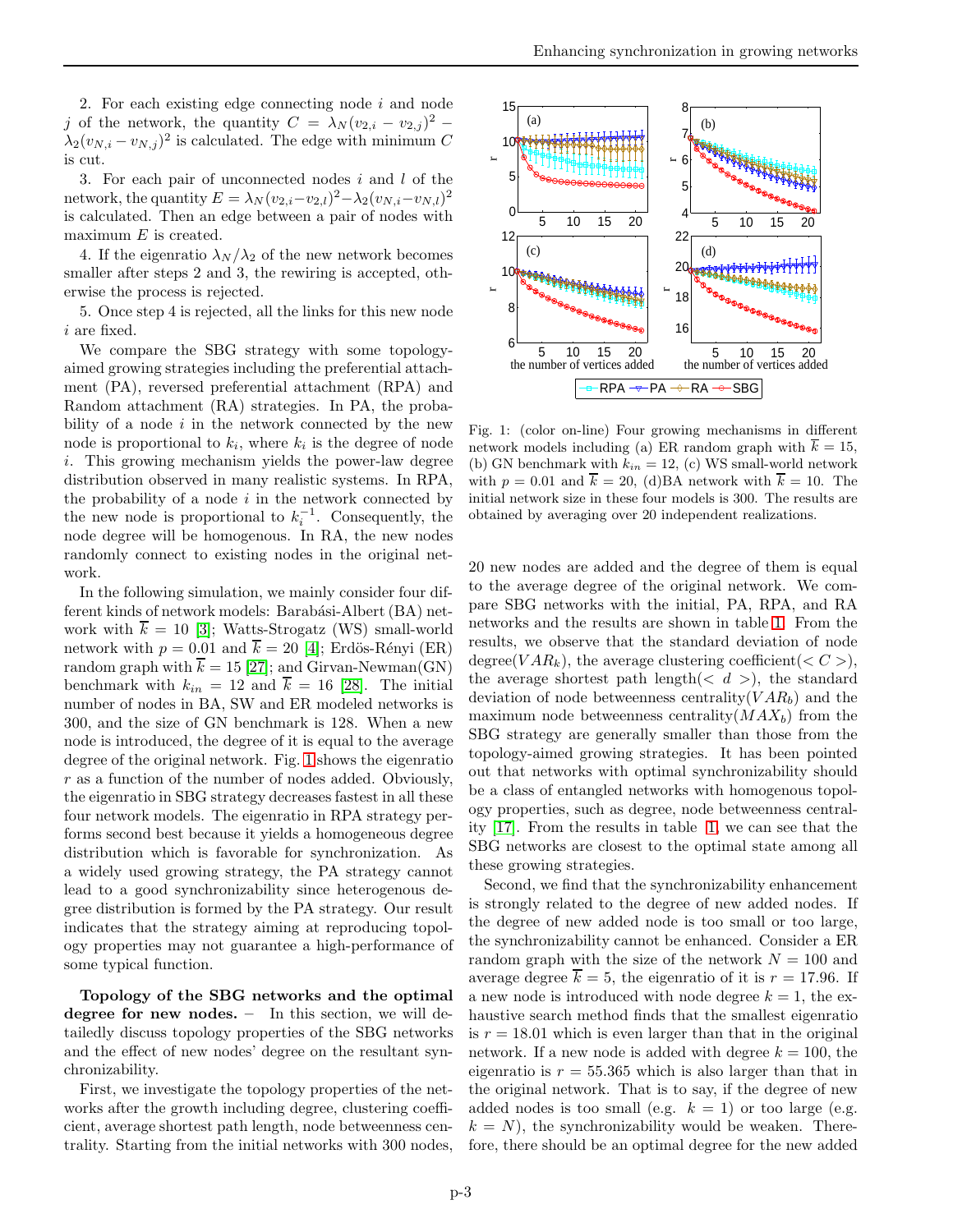| Growing    | $VAR_k$ | $\langle C \rangle$ | d >   | MAX <sub>b</sub> | VAR <sub>b</sub> | Original |
|------------|---------|---------------------|-------|------------------|------------------|----------|
| Mechanism  |         |                     |       |                  |                  | Network  |
| <b>SBG</b> | 3.161   | 0.051               | 2.401 | 1112.7           | 184.04           |          |
| <b>RPA</b> | 3.568   | 0.055               | 2.403 | 1266.3           | 207.23           |          |
| <b>PA</b>  | 3.910   | 0.055               | 2.402 | 1315.6           | 222.13           | ER       |
| RA         | 3.736   | 0.055               | 2.403 | 1301.7           | 210.45           |          |
|            |         |                     |       |                  |                  |          |
| SBG        | 7.710   | 0.076               | 2.611 | 5668             | 887.17           |          |
| <b>RPA</b> | 7.600   | 0.075               | 2.621 | 5912             | 882.30           |          |
| PA         | 7.950   | 0.072               | 2.601 | 6434             | 944.26           | ВA       |
| RA         | 7.870   | 0.078               | 2.612 | 6579             | 921.53           |          |
|            |         |                     |       |                  |                  |          |
| SBG        | 2.441   | 0.180               | 2.010 | 274.8            | 42.51            |          |
| <b>RPA</b> | 3.060   | 0.190               | 2.021 | 321.9            | 61.48            |          |
| <b>PA</b>  | 3.860   | 0.200               | 2.033 | 403.7            | 75.55            | GN       |
| RA         | 3.310   | 0.182               | 2.014 | 405.8            | 67.10            |          |
|            |         |                     |       |                  |                  |          |
| SBG        | 1.550   | 0.350               | 2.680 | 2091.1           | 273.3            |          |
| <b>RPA</b> | 1.780   | 0.358               | 2.690 | 2000.0           | 298.1            |          |
| PA         | 2.017   | 0.364               | 2.700 | 2392.8           | 322.1            | SW       |
| RA         | 1.847   | 0.361               | 2.700 | 2338.5           | 310.4            |          |

<span id="page-3-0"></span>Table 1: The topology properties in the resultant networks from different growing mechanisms.

nodes. We consider two situations in which one node and ten nodes are added to ER random networks, respectively. Fig. [2\(](#page-3-1)a) and (b) shows the eigenratio as the function of the node degree of new added nodes. The results indicate that there is an optimal degree which minimizes the synchronizability of the resultant networks. In Fig. [2\(](#page-3-1)c) and (d), we can see that the optimal degree of new added nodes is approximately proportional to the average degree of the original ER networks when using SBG method. Moreover, we remark that the similar relation is observed from the simulations on SW and BA models.

The application to real-world networks. – In this section, we will apply the SBG strategy to some real-world networks. We mainly consider four different kinds of networks including neural, metabolic, power grid and social networks. Actually, synchronization has been shown to be of special relevance in these real systems [\[6\]](#page-5-2). Specifically, large-scale synchronization of oscillatory neural activity is believed to play a crucial role in the information and cognitive processing. In the metabolic networks, synchronization is important for chemical reactions of metabolism as well as the regulatory interactions that guide these reactions. Synchronization of the power grids is understood as every station and piece of equipment running on the same clock, which is crucial for its proper operation. Cascading failures related to de-synchronization can lead to massive power blackouts. In social systems, synchronization is of widely interested and related to many collective processes, such as opinion formation.

Here, we employed C.elegans neural and metabolic net-



<span id="page-3-1"></span>Fig. 2: (color on-line) The eigenratio as a function of the degree of new added nodes. (a) One node is added to the network. (b) Ten nodes are added to the network. (c) and (d) show the optimal degree in the SBG method as a function of the average degree of the original networks. The initial networks are ER models with  $N = 100$ . In (a) and (b), the degree of initial networks is  $\overline{k} = 10$ . The results are obtained by averaging over 20 independent realizations.

works, power grid of western US and the collaboration network among scientists working at the Santa Fe Institute (SFI network) [\[29\]](#page-5-19). We adopted the largest connected component of these networks and consider all of them as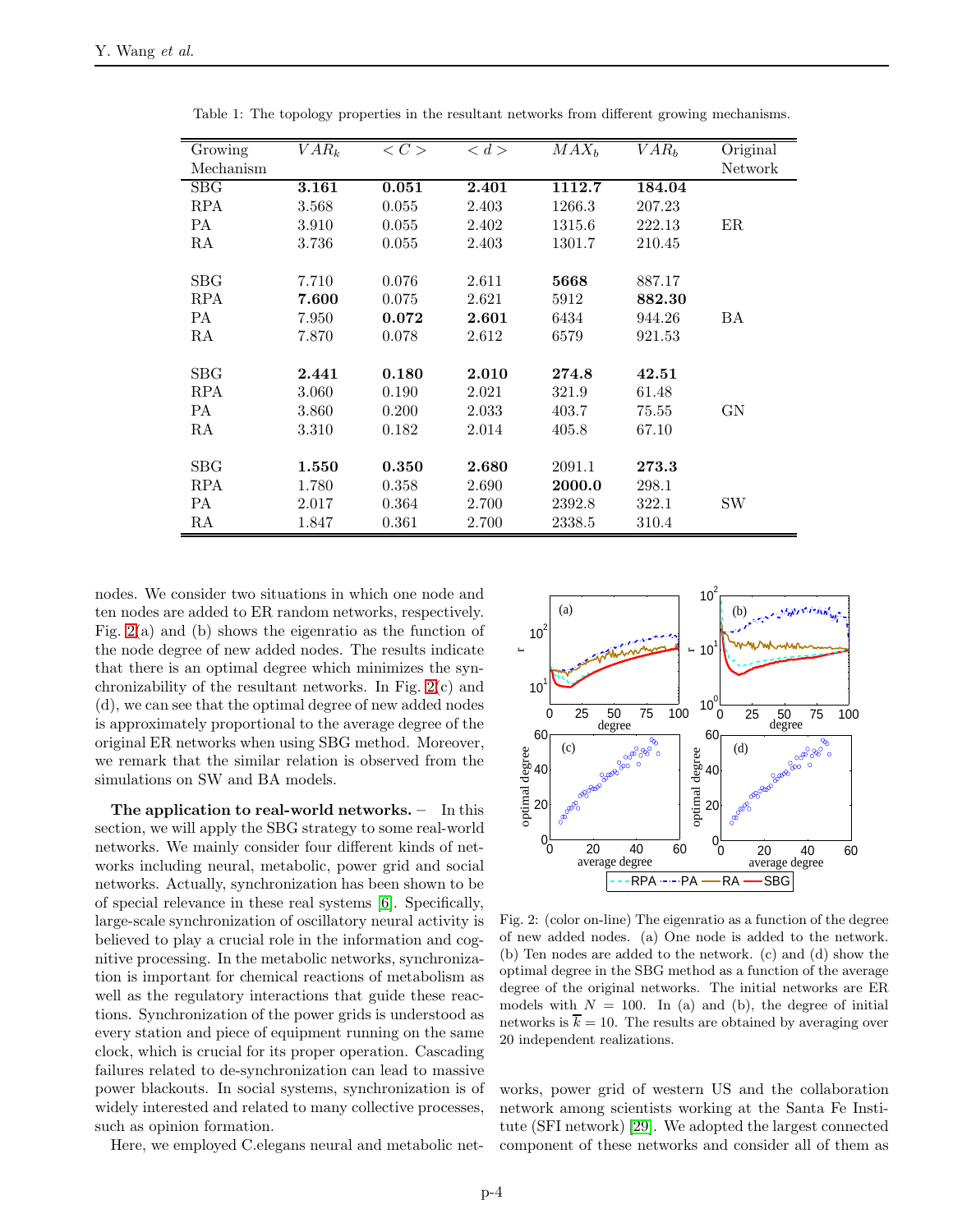

<span id="page-4-0"></span>Fig. 3: (color on-line) The eigenratio as a function of the degree of new added nodes when SBG strategy is applied to real-world networks. The real-world networks includes (a) C.elegans metabolic network; (b) power grid; (c) SFI network; (d) C.elegans neural network. New nodes are introduced with degree equal to the average degree of the original networks. The results are obtained by averaging over 20 independent realizations.

undirected ones. The neural network of C. elegans contains 302 neurons and 2, 359 links with nodes representing neurons and links representing synaptic connections. In the metabolic network, nodes represent the chemicals produced and consumed by the reactions. If a pair of chemicals are in the same reaction, then there is a link between them. C.elegans metabolic network contains 453 vertices and 4, 596 edges. The power grid is the network of high-voltage transmission lines that provide long-distance transport of electric power in western US. The power grid network here is with 4, 994 nodes and 6, 594 links. The scientist collaboration network represents the collaboration relations among scientists working at the Santa Fe Institute. Edges are placed between scientists who have published at least one paper together. In SFI network, there are 118 nodes and 200 links.

When new chemicals in metabolic networks, new neurons in neuron networks, new power plants in power grid or new comers in social systems are introduced, how to enhance the network synchronizability is an important problem which is meaningful in both theoretical and practical senses. Based on these real-world networks, twenty new nodes are introduced with degree equal to the average degree of the original networks. Fig. [3](#page-4-0) shows the eigenratio  $r$  as a function of the number of new nodes. As expected, we find that the SBG method has advantage in enhancing synchronizability compared to these topologyaimed methods in all the real-world networks. Moreover, the errorbar of the synchronizability from the SBG strategy is smaller than that from other methods. That is to say, our method is more effective and reliable. Just like our simulation on artificial networks, we also observe that RPA strategy leads to a good synchronizability among all the topology-aimed strategy. This result proves again the importance of homogeneous topology for synchronization when the network is growing.

The SBG strategy with simulated annealing process. – When just a few nodes are added to a given network, SBG is an effective growing mechanism to enhance the network synchronizability. However, the SBG strategy can be sometimes trapped in the local maximum, especially when many nodes are added. For example, when the initial networks is with only 20 nodes, after adding 500 nodes the synchronizability from SBG strategy is similar to that from RPA strategy. In this section, we tested an extended SBG strategy which is called simulated-annealing-based SBG (SSBG) strategy. With the simulated annealing process, the SSBG strategy can jump out of the local maximum and further improve the SBG method when a large number of nodes are added to the networks. The algorithm consists of the following steps:

1. A new node i with k links is added, and these k links are connected randomly to the original network.

2. For each existing edge connecting node  $i$  and node j of the network, the quantity  $C = \lambda_N (v_{2,i} - v_{2,j})^2$  –  $\lambda_2(v_{N,i}-v_{N,j})^2$  is calculated. The probability for removing an edge is proportional to  $e^{\frac{1}{C}}$ .

3. For each pair of unconnected nodes i and l of the network, the quantity  $E = \lambda_N (v_{2,i} - v_{2,l})^2 - \lambda_2 (v_{N,i} - v_{N,l})^2$ is calculated. The probability for creating an edge between the unconnected nodes is proportional to  $e^E$ .

4. If the eigenratio  $\lambda_N/\lambda_2$  of the new network becomes smaller after steps 2 and 3, the rewiring is accepted, otherwise the rewiring is accepted with the probability of  $e^{(-((\lambda_N/\lambda_2)_{New}-(\lambda_N/\lambda_2)_{Old})/THR)}$ . Here, we fixed  $THR = 3.$ 

5. The process is stopped after 150 times of iterations. In our simulation, we start from a small ER random graph with  $N = 20$ ,  $\overline{k} = 10$ . Five hundred new nodes are introduced one by one. The degree of new added nodes is equal to the average degree of the original networks. Consequently, the resulting network is independent of the initial network since the size of the initial network is suf-ficiently small. Fig. [4](#page-5-20) shows eigenratio  $r$  as a function of the number of new nodes added. The results indicates that SSBG method indeed yields a network with better synchronizability than the topology-aimed methods.

Finally, from the computational point of view, the SSBG method is with higher computational complexity than the original SBG method. However, compared with the ordinary simulated-annealing method which directly enhances synchronizability by randomly moving one link in each iteration, SSBG method can significantly reduce the computation cost since steps 2 and 3 can speed up the convergence of the whole process.